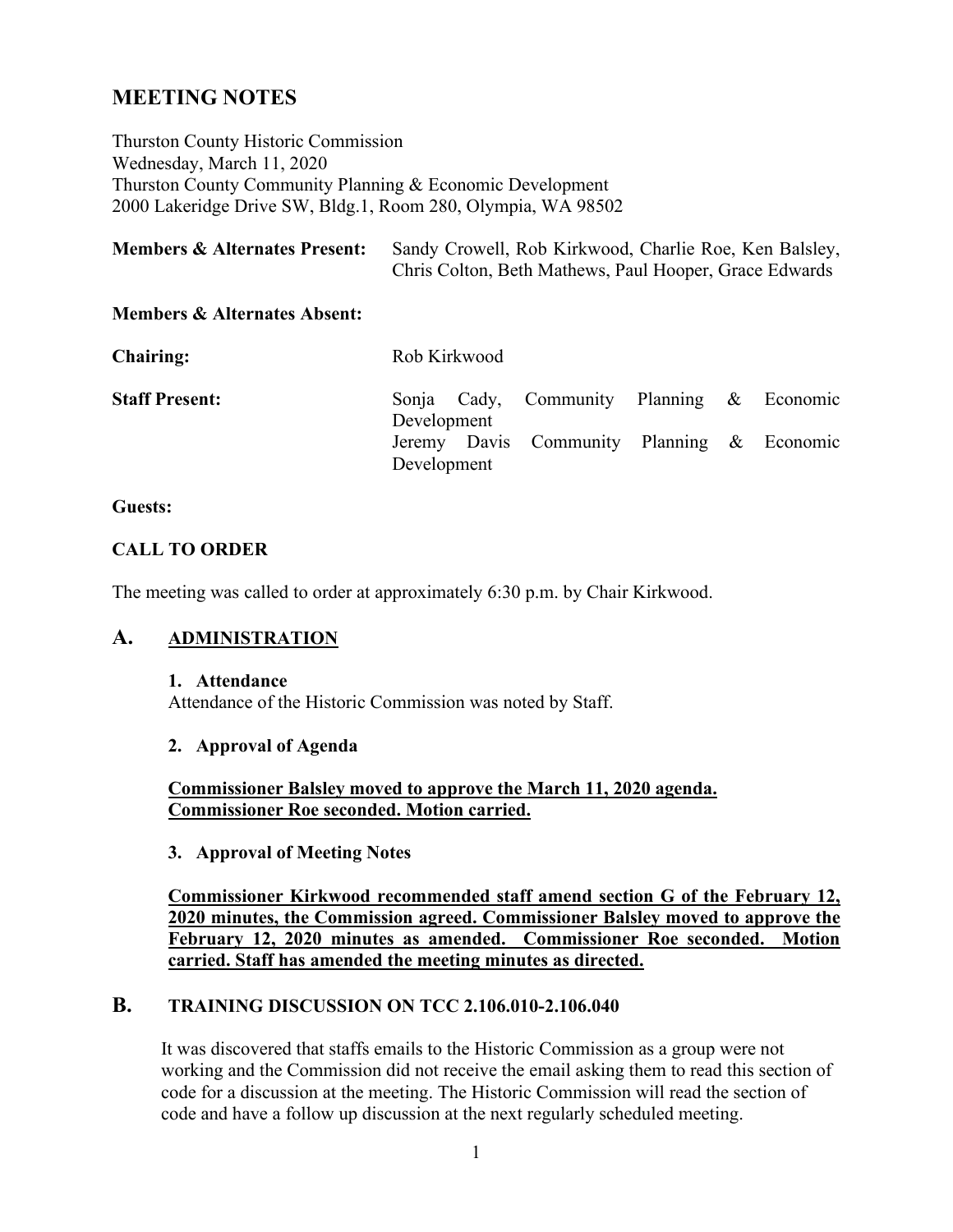## **C. CLG SUBCOMMITTEE UPDATE**

The Commission reviewed the Grant application prepared by Commissioner Mathews and Colton and agreed that it was very well done and will be a beneficial project to the public, Commission, and County. The grant would be used to hire a consultant to update the Thurston County Historic Register, as well as create a brochure with historic properties and highlight the incentives of being on the register. The grant subcommittee would also like to allocate \$2000 of the Historic Commissions 2021 budget to print brochures of Historic Properties. The Commission agreed to increase the Commissions hours on the application to 150 hours. Staff will send the draft to the County Grants Manager for review before adding administrative staff hours to the draft and then send it to the County Manager for approval. Mr. Davis confirmed that the County will be the fiscal agent and grant management agent to issue the RFP and make sure the contract is finalized. The Historic Commission will oversee reviewing the consultants work, reviewing their progress, and the final brochures.

#### **Commissioner Balsley made a motion to move forward with the application process. Commissioner Roe seconded. Motion carried.**

### **D. YELM CEMETERY APPLICATION**

Staffs email with the application did not reach the Commission. The Commission would like to have time to review the application, this item will be discussed at an upcoming meeting that will need to be published as a public hearing.

### **Commissioner Balsley made a motion to postpone review of the application until the members have had a chance to review the application. Commissioner Colton seconded. Motion carried.**

### **E. HISTORIC COMMISSION MEMBER APPLICATION REVIEW**

The County started a new process and each advisory Board and Commission will have the opportunity to review members applications. The Commission reviewed the application of Elaine Taylor and recommended appointment.

**Commissioner Colton made a motion to recommend appointment of Elaine Taylor. Commissioner Hooper seconded. Motion carried.**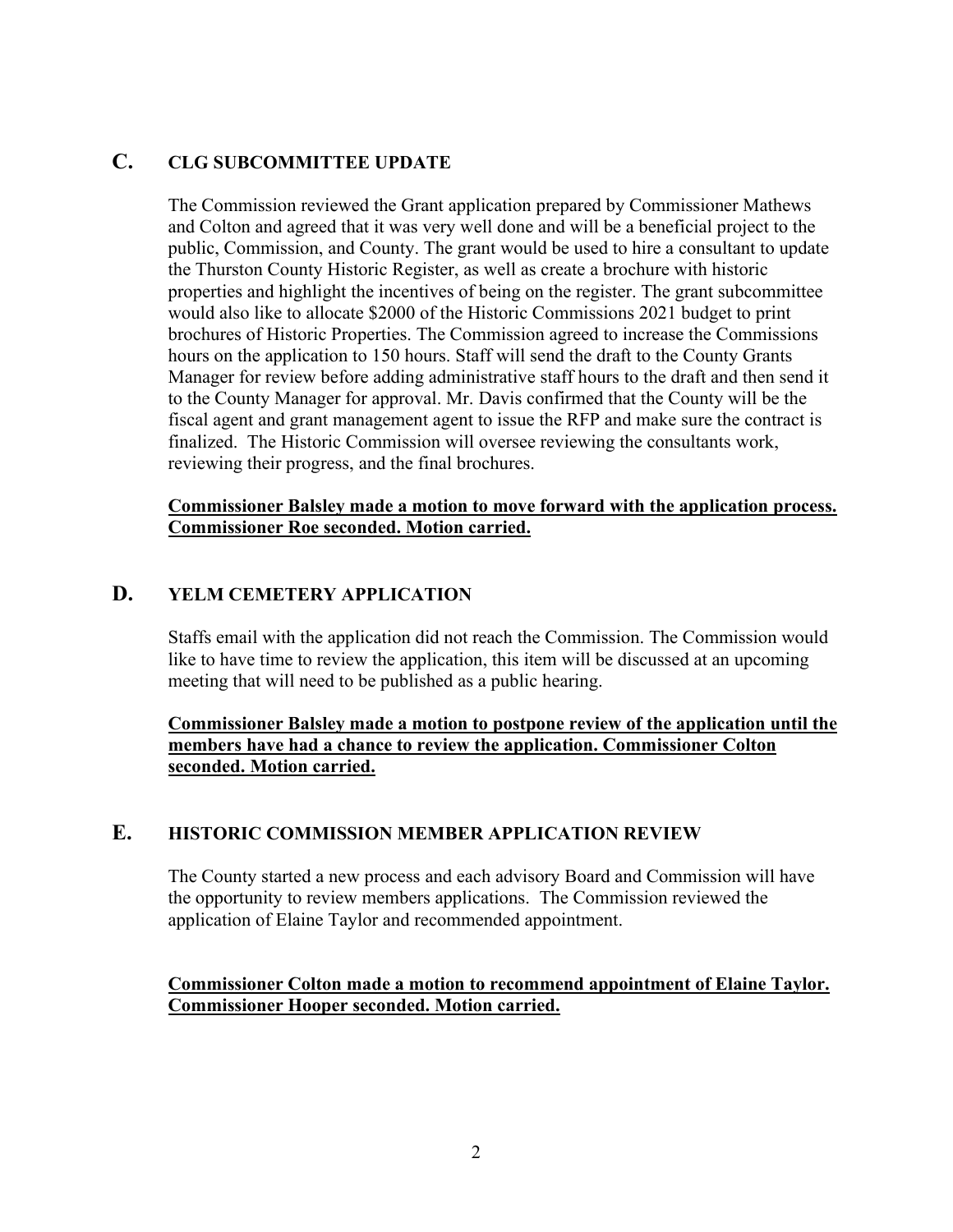## **F. SECTION 106 REVIEW**

Staff had received projects to be reviewed for section 106 from the Army Corps of Engineers. The Commission did not receive these emails either. The Commission briefly discussed the Butler Cove Fish Trap project and Commissioner Kirkwood made a motion to accept the Army Corps of Engineers analysis and recommendation of the Butler Cove site. Commission members Mathews, Colton, and Edwards requested to abstain from voting due to the fact that they had so little information on the project. It was suggested to create a Section 106 Review subcommittee for future projects.

**Commissioner Kirkwood made a motion to accept the engineers report. Commissioner Balsley seconded. Commissioner Balsley called to vote. Commissioner Mathews, Colton, Crowell and Edwards abstained from voting. Motion carried.**

**Commissioner Balsley made a motion to create a Section 106 Review subcommittee consisting of Commissioners Kirkwood, Edwards, Hooper, and Mathews. Commissioner Edwards seconded. Motion Carried. Staff will forward the recommendation to the Army Corp of Engineers.**

## **G. STAFF UPDATES**

Mr. Davis updated the Commission that staff had a very productive meeting with the Olympia Historical Society, who would like to make minor changes to the Book Grant Contract and are starting a two-step approval process and future roll out. The contract will be submitted to the BoCC for approval with a roll out to follow.

### **H. SUBCOMMITTEE UPDATES**

The Commission discussed the following projects:

- $\Box$  Joint Meetings with Other Commissions (Charlie, Sandy Rob, Beth) Lauren Hoogkamer with the city of Tacoma, will speak at the Meeting on September  $26<sup>th</sup>$ . Commissioner Kirkwood has spoken with other historic groups such as the Olympia Historic Commission and DAHP and received positive feedback. Commissioner Crowell will write an invitation.
- $\Box$  Outreach Committee/Birthday Celebration County Fair (Ruth, Ken, Grace, Paul) no updates. Commissioner Edwards will reach out to Commissioner King to get updates.
- $\Box$  Historic Register Verification (Chris, Beth) Apply for a grant to hire a consultant.
- $\Box$  Historic Signs three historic ballrooms, joint marker with tribes (Sandy, Ken, Daniel) Commissioner Graves has contacted the property owners where the Evergreen Ballroom was but have not heard back.